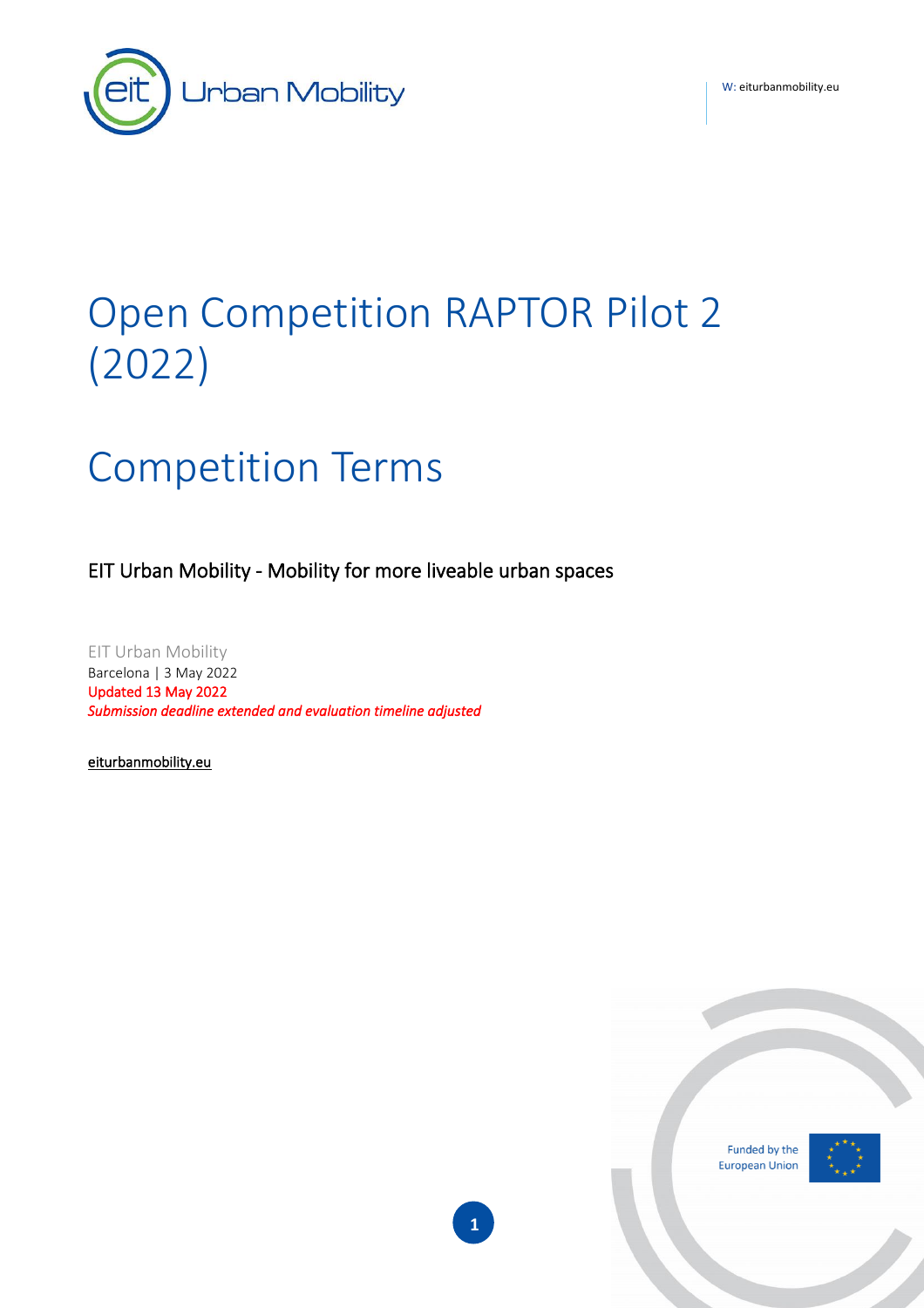# Contents

| 1.          |          | Background<br>3                      |  |  |  |
|-------------|----------|--------------------------------------|--|--|--|
| 2.          |          | General Information<br>4             |  |  |  |
|             | 2.1.     |                                      |  |  |  |
|             | 2.2.     |                                      |  |  |  |
|             | 2.3.     |                                      |  |  |  |
|             | 2.4.     |                                      |  |  |  |
|             | 2.5.     |                                      |  |  |  |
|             | 2.6.     |                                      |  |  |  |
| 3.          |          | Key Dates and Timelines<br>6         |  |  |  |
| $4_{\cdot}$ |          | <b>Evaluation and Selection</b><br>6 |  |  |  |
|             | 4.1.     |                                      |  |  |  |
|             | 4.2.     |                                      |  |  |  |
| 5.          |          | Awarded RAPTOR Projects<br>12        |  |  |  |
|             | 5.1.     |                                      |  |  |  |
|             | 5.2.     |                                      |  |  |  |
|             | 5.3.     |                                      |  |  |  |
|             | 5.4.     |                                      |  |  |  |
|             | 5.5.     |                                      |  |  |  |
|             | 6. Other | 13                                   |  |  |  |
|             | 6.1.     |                                      |  |  |  |
|             | 6.2.     |                                      |  |  |  |
|             | 6.3.     |                                      |  |  |  |
|             | 6.4.     |                                      |  |  |  |

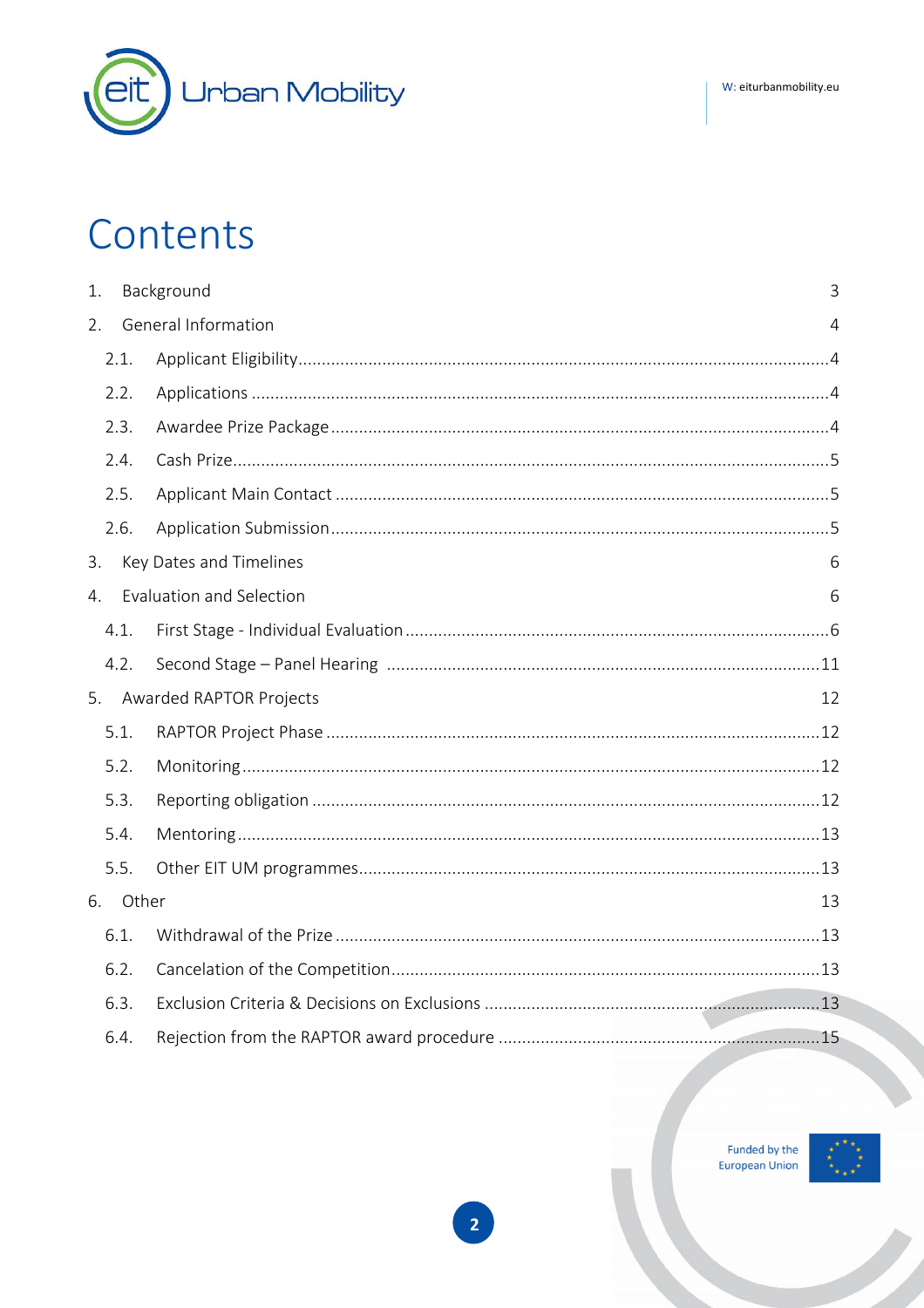

| <b>Term Definitions Chart</b>                                                          |                                                                                   |  |  |
|----------------------------------------------------------------------------------------|-----------------------------------------------------------------------------------|--|--|
| Sponsor                                                                                | EIT Urban Mobility                                                                |  |  |
| The municipality/city/town that defined a niche urban mobility challenge to be<br>City |                                                                                   |  |  |
|                                                                                        | addressed within a RAPTOR project by a start-up or SME                            |  |  |
| Applicant                                                                              | Start-up or SME who submits a solution to a RAPTOR challenge                      |  |  |
| Awardee                                                                                | The applicant that has the best solution to address the challenge and is selected |  |  |
|                                                                                        | to participate on a RAPTOR project                                                |  |  |
| Solution                                                                               | A solution is an innovative good, product or service that addresses the challenge |  |  |
|                                                                                        | defined by the city. The minimum RAPTOR output required is an in-situ testable    |  |  |
|                                                                                        | Minimum Viable Product.                                                           |  |  |

# <span id="page-2-0"></span>1. Background

Rapid Applications for Transport (RAPTOR) is a pilot project of EIT Urban Mobility (Sponsor). RAPTOR matches niche city urban mobility challenges to solutions from start-ups and SMEs. The RAPTOR pilot is executed in two cycles. The first pilot cycle is nearing completion and the second cycle is ready to begin.

This second pilot cycle is looking for solutions, products, or services to address new challenges defined by Riga, Tallinn, Bratislava, Cluj-Napoca, Prague city district 6, and Prague city district 7.

The competition is open to applicants based in a European Union (EU) Member State or a Horizon Europe Associated state. A maximum of six awardees, one per city challenge, will be selected to work on delivering their solution for the RAPTOR city.

The Awardee will be supported financially, technically, and commercially to develop and test their solution over the months of July - December 2022. Each RAPTOR awardee must conduct an in-situ demonstration of the solution for a minimum of one week by 15 December 2022.

> Funded by the **European Union**



**3**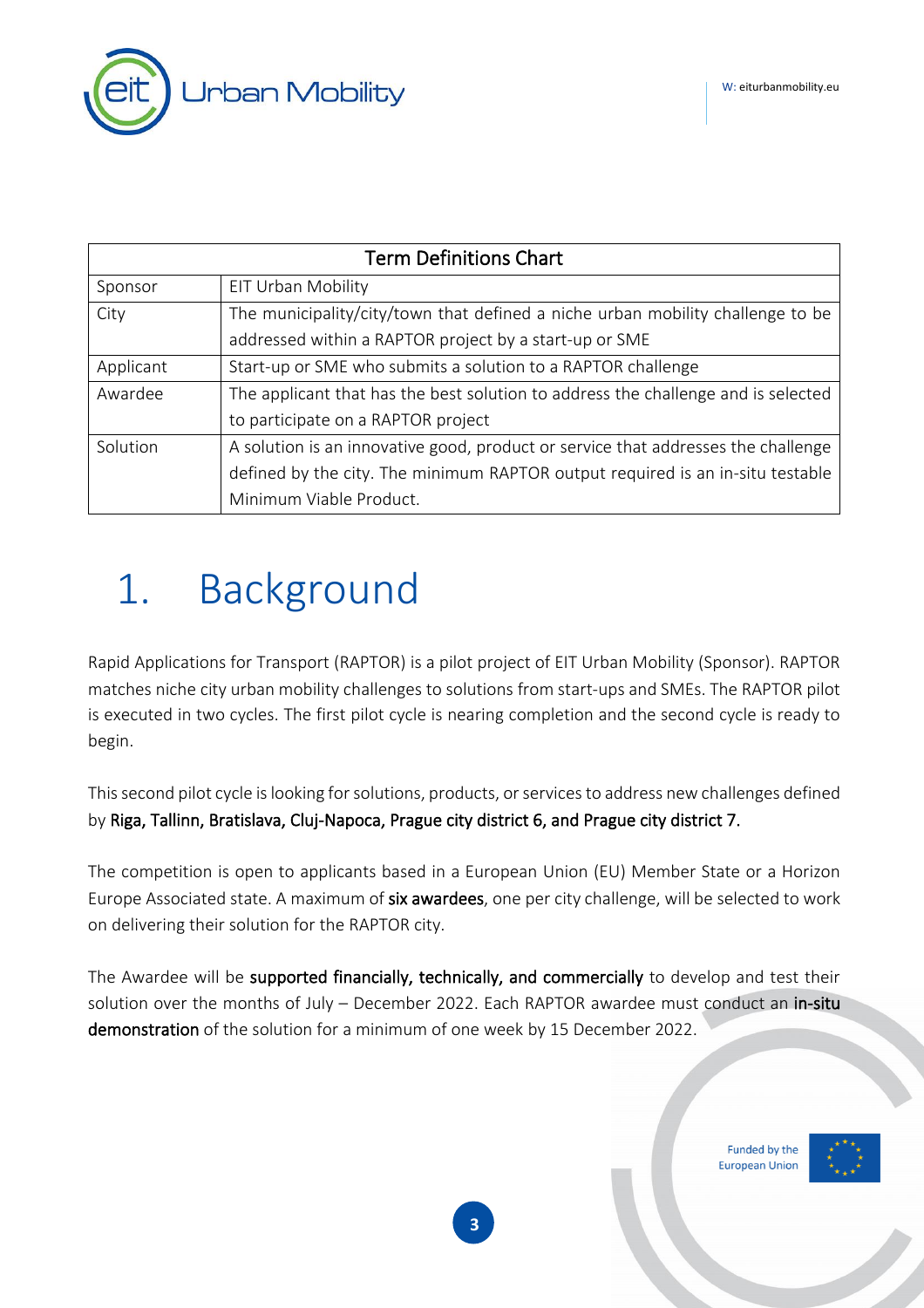

Each city has outlined their niche urban mobility challenge and provided the necessary information to understand the challenge and its local context [\(www.raptorproject.eu\)](https://raptorproject.eu/). We invite applications that respond to these niche challenges to be submitted by 10 June 2022 before 23:59 CET using the [AwardsPlatform](https://eiturbanmobility.awardsplatform.com/) tool.

# <span id="page-3-0"></span>2. General Information

### 2.1. Applicant Eligibility

<span id="page-3-1"></span>Any start-up or SME from an EU Member State or a Horizon Europe Associated state may apply to a RAPTOR challenge.

### 2.2. Applications

<span id="page-3-2"></span>Applicants should be submitted by 10 June 2022 before 23:59 CET using the [AwardsPlatform](https://eiturbanmobility.awardsplatform.com/) tool.

Each solution must have one corresponding application form. Applicants may propose a solution to multiple challenges and/or multiple solutions to one specific challenge. However, no applicant may be awarded more than one RAPTOR award.

### 2.3. Awardee Prize Package

<span id="page-3-3"></span>A maximum of six start-ups or SMEs will be awarded a prize package worth up to 50.000 EUR to support the development and in-situ testing of their minimum viable product (MVP) solution. Awardees will sign a declaration accepting the prize and its conditions before the disbursement of the award.

The cash element of the prize package is 30.000 EUR (excluding VAT). The prize package also includes mentoring and support over the RAPTOR project timeframe, covering technical and business mentoring as well as marketing and promotion.

The prize package includes hosting of the awardees up to 2-day per week in the main EIT Urban Mobility offices in Torres Glories, Floor 24, Avenida Diagonal, Barcelona, Spain. Depending on the challenge, the RAPTOR city might also offer local office space. General travel costs associated with visiting the EIT Urban Mobility offices or RAPTOR city offices are not included in the prize package.

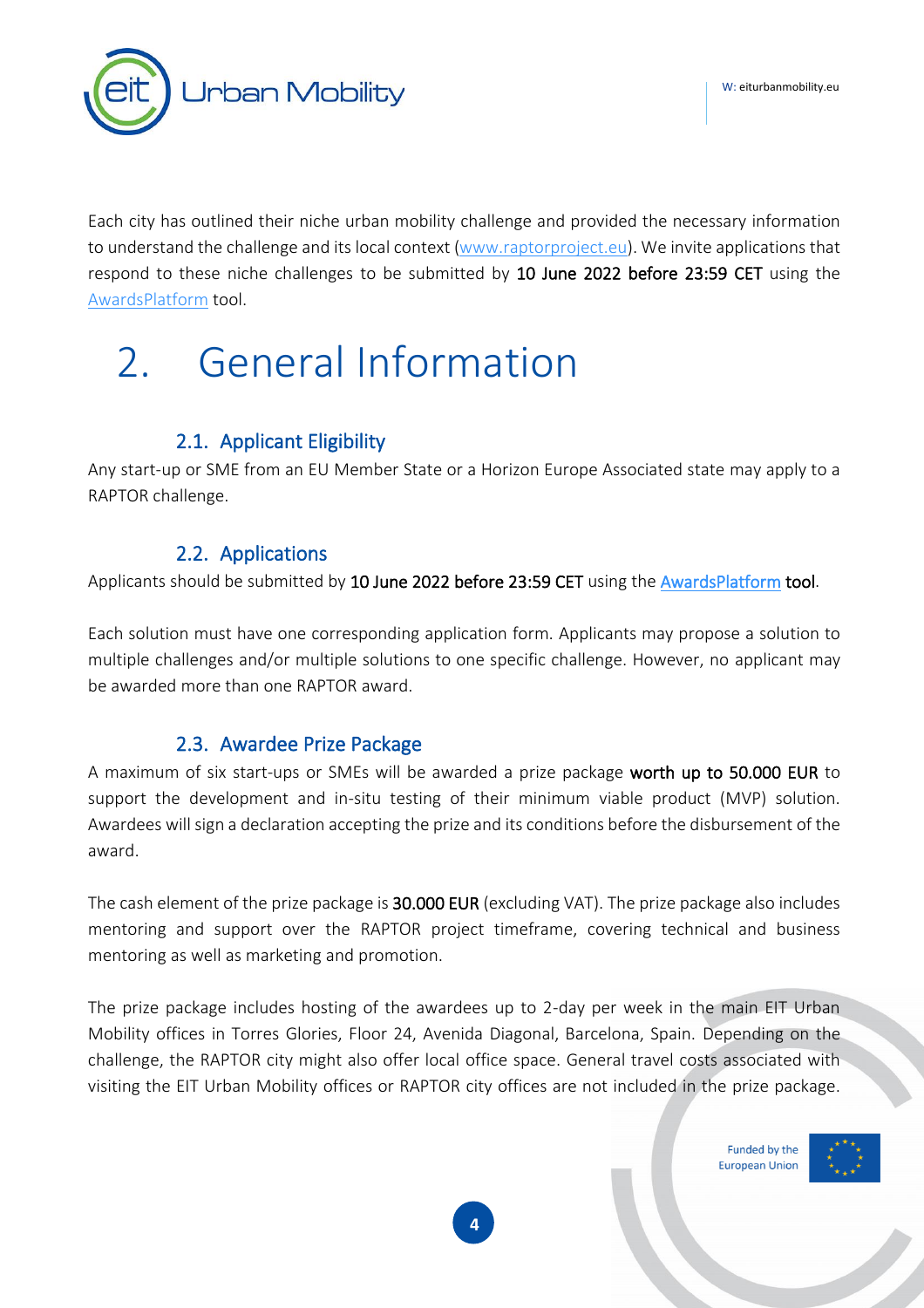

However, funding may be available for major events or conferences once a RAPTOR awardee has successfully tested their solution.

#### 2.4. Cash Prize

<span id="page-4-0"></span>The prize package includes a cash prize of 30.000 EUR (excluding VAT). If the awardee does not avail themselves of support, mentoring, or hosting, the in-kind support will not be monetised. No other expenses or costs will be accepted. All local tax liabilities lie with the awardee.

In line with EIT Urban Mobility requirements, financial awards can only be made to legally registered entities. Thus, applicants must register as a legal entity in any EU Member State or fully Associated Horizon Europe State to take up the cash prize. Evidence of the legal registration and banking details of the awardee must be received by 30 June 2022, or the prize may be forfeited.

Financial disbursement of the cash prize will be made in two instalments of 15.000 EUR (excluding VAT). The first instalment will occur by 6 July 2022. The second instalment will occur by 31 December 2022 after sponsor and city positively assess project results. Payments will be made by bank transfer to the account number provided in the legal documentation.

#### 2.5. Applicant Main Contact

<span id="page-4-1"></span>Applicants must designate a named person to manage all legal, commercial, and technical aspects of the relationship with the city and sponsor. They will also be asked to confirm ownership, access, licensed use, or fair use of any required background intellectual property upon which their solution is based.

#### 2.6. Application Submission

<span id="page-4-2"></span>Documents related to entries must be submitted via the online platform [\(eiturbanmobility.awardsplatform.com\)](https://eiturbanmobility.awardsplatform.com/) established for this purpose on the website [\(www.raptorproject.eu\)](http://www.raptorproject.eu/) supported by EIT Urban Mobility.

> Funded by the **European Unior**



**5**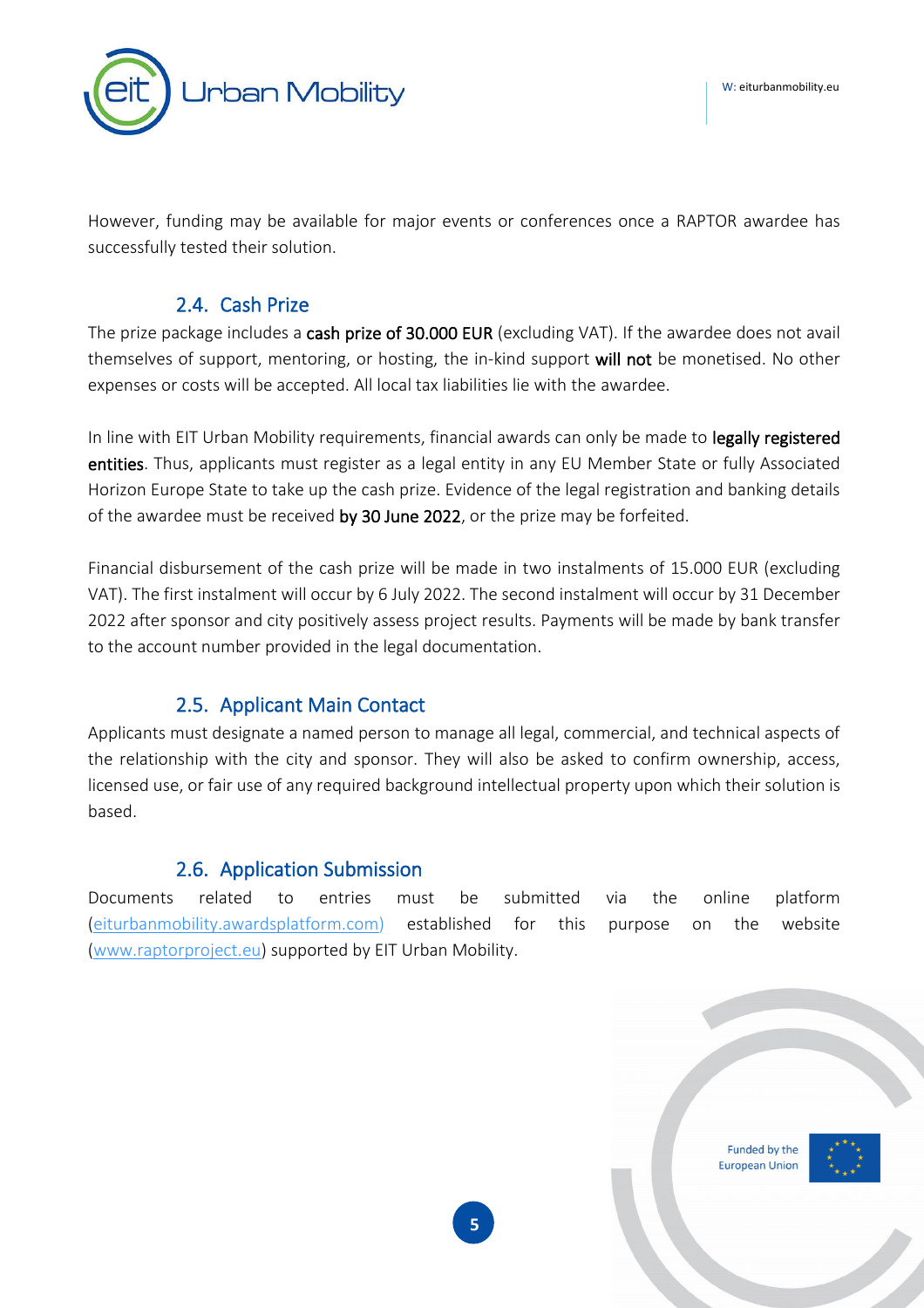

# <span id="page-5-0"></span>3. Key Dates and Timelines

| <b>Dates</b>         | <b>Activity</b>                                                                                                                    |
|----------------------|------------------------------------------------------------------------------------------------------------------------------------|
| 02 May 2022          | RAPTOR Challenges published live on website                                                                                        |
| 03 May 2022          | Application opens and submission period begins                                                                                     |
| 25 May 2022          | Public launch of RAPTOR competition at RAPTOR Summit in Barcelona<br>(NB: Applicants do need not be present)                       |
| 10 June 2022         | Application closes and submission period closes                                                                                    |
| 13 – 17 June 2022    | Evaluation Phase 1: individual evaluations                                                                                         |
| 20 June 2022         | Notification of top 3 proposals to move to panel hearings and unsuccessful<br>applicants                                           |
| 27 June -1 July 2022 | Evaluation Phase 2: panel hearings                                                                                                 |
| 4-8 July 2022        | Notification to awardees                                                                                                           |
| 30 July 2022         | Deadline for submission of start-up/SME legal documentation (registration<br>as legal entity and notification of prize acceptance) |
| 01 August 2022       | Start RAPTOR project and mentoring                                                                                                 |
| 15 December 2022     | End RAPTOR project and mentoring                                                                                                   |
| 1 August 2022        | First disbursement of EUR 15.000                                                                                                   |
| 31 December 2022     | Second disbursement of EUR 15.000                                                                                                  |

# <span id="page-5-1"></span>4. Evaluation and Selection

The evaluation of applications will be conducted in two stages. The first stage will be an individual evaluation. The top three applications from each city challenge will be invited to the second evaluation stage. The second evaluation stage consists of a panel hearing.

### 4.1. First Stage - Individual Evaluation

<span id="page-5-2"></span>The online application has four sections: administrative information, innovation, feasibility, and impact.

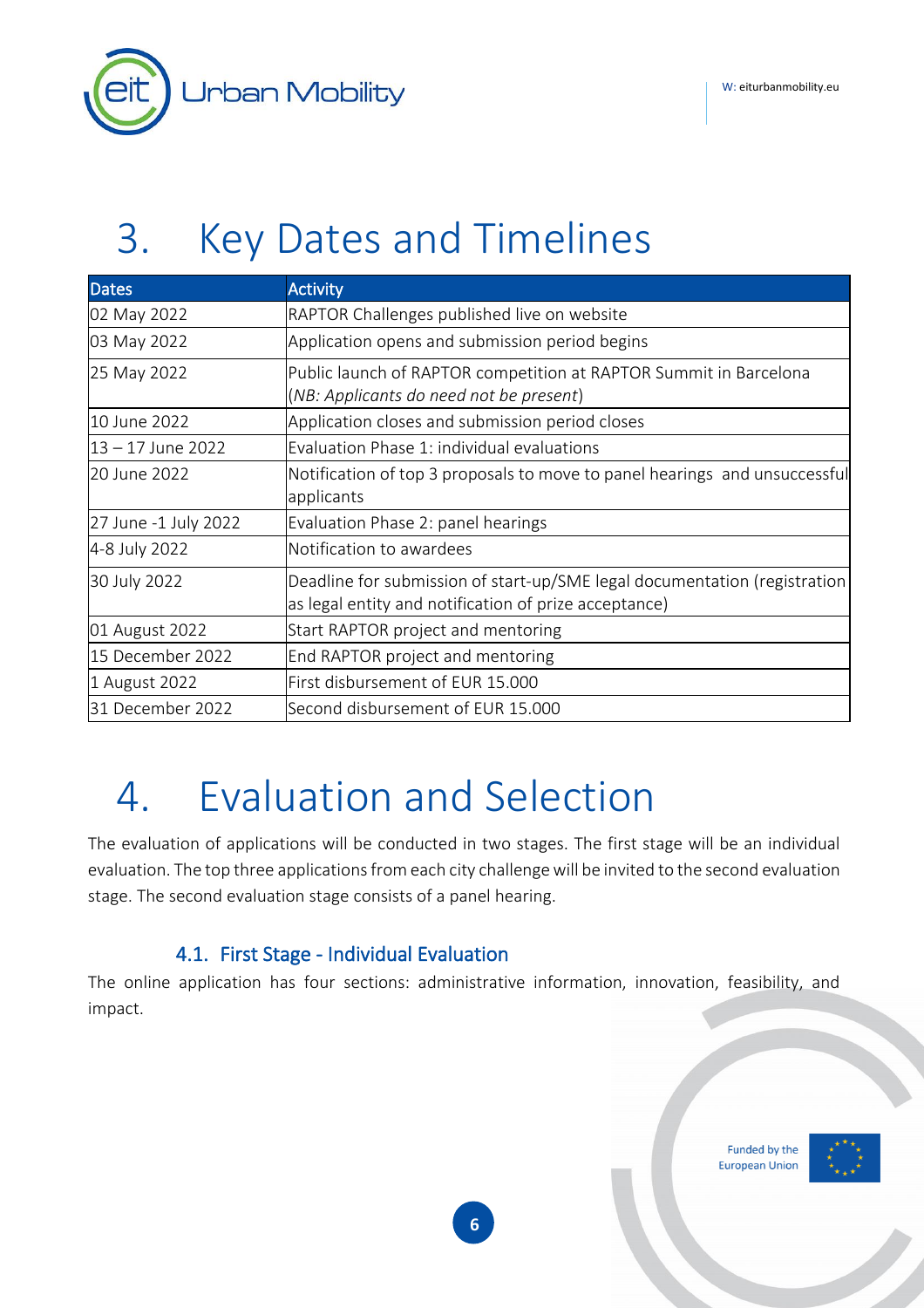

In the feasibility section, applicants may upload one attachment to support the application e.g., a 'pitch deck', a detailed solution overview, or design documents. This attachment is optional but recommended.

All eligible online applications will be evaluated by a selection panel comprised of one city representative, two representatives from EIT Urban Mobility, and one external expert. Evaluation will be made on three criteria: innovation, feasibility, and impact.

#### Evaluation Scoring and Weighting

Each of the items listed under the three evaluation criteria - innovation, feasibility, and impact shown in the Item Score and Weighting table below, will be assessed and scored between 0-5 according to the description in the Evaluation Scoring Description table below.

| Section     | <b>Item</b>                        | <b>Maximum Score</b> | Weighting |
|-------------|------------------------------------|----------------------|-----------|
| Innovation  | 1. Understanding of City Challenge |                      | 10%       |
|             | 2. Solution Description            |                      | 20%       |
| Feasibility | 3. Assumptions                     |                      | 10%       |
|             | 4. Timeline                        |                      | 10%       |
|             | 5. Skills and Experience           |                      | 20%       |
| Impact      | 6. Wider Impact                    |                      | 10%       |
|             | 7. Procurement Maturity            |                      | 10%       |
|             | 8. Business Development            |                      | 10%       |
|             | TOTAL                              | 40                   | 100%      |

#### Item Score and Weighting

#### Evaluation Scoring Descriptions

|  | <b>Score Description</b> |                                                                                      |
|--|--------------------------|--------------------------------------------------------------------------------------|
|  | None                     | The information requested is missing (either not filled it in or not provided in the |
|  |                          | text).                                                                               |
|  | Very poor                | The information provided is considered as irrelevant or inadequate compared to       |
|  |                          | the specific competition provisions                                                  |
|  | Poor                     | The information provided lacks relevant quality and contains significant             |
|  |                          | weaknesses, compared to the specific competition provisions                          |
|  | Fair                     | The overall information provided is adequate, however some aspects are               |
|  |                          | unclearly or insufficiently detailed, compared to the specific competition           |
|  |                          | provisions                                                                           |

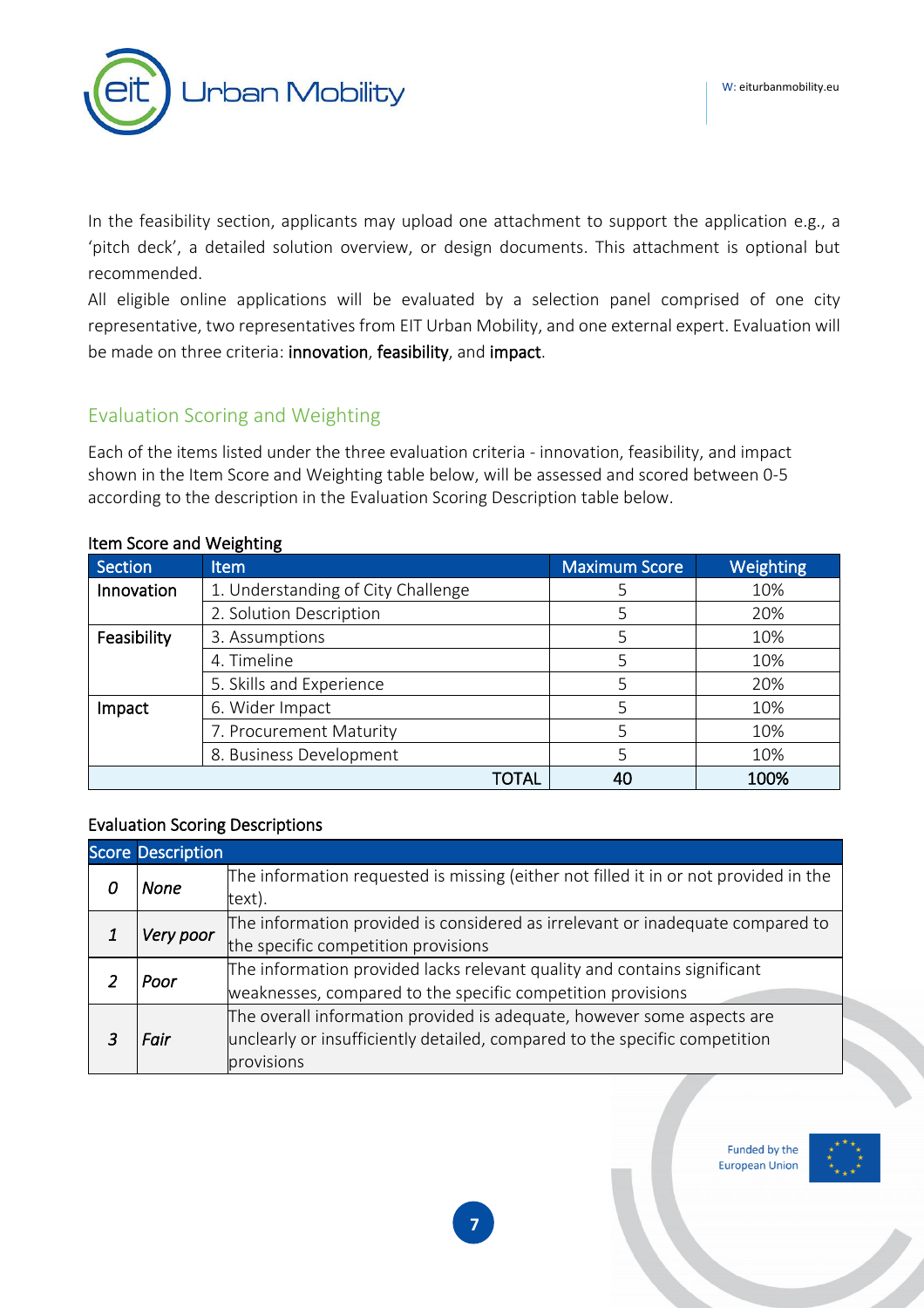**Jrban Mobility** 

| Good                                                                                                                                            | [The information provided is adequate with sufficiently outlined details, compared<br>to the specific competition provisions |  |
|-------------------------------------------------------------------------------------------------------------------------------------------------|------------------------------------------------------------------------------------------------------------------------------|--|
| The information provided is outstanding in its details, clarity, and coherence,<br>Excellent<br>compared to the specific competition provisions |                                                                                                                              |  |
|                                                                                                                                                 | $\mathbf{1} \mathbf{1} \mathbf{1}$ . The set of $\mathbf{1} \mathbf{1}$ . The set of $\mathbf{1} \mathbf{1}$                 |  |

The top three applicants for each city challenge will be invited to the second evaluation stage, the panel hearing, and will be notified electronically by 20 June 2022. Proposals outside of the top three for each city challenge will not advance to the second stage and will be notified electronically by 8 July 2022.

#### Evaluation Criteria

The RAPTOR selection panel will assess the applications submitted based on how well the proposals align with the niche challenges, particularly with respect to innovation capacity, feasibility of the solution to achieve the challenge objectives, and have impact on the city.

INNOVATION. The detailed description of the solution, the approach, and the workflow.

FEASIBILITY. Each applicant must outline their solution and define their assumptions and expectations of the city. This includes assumptions and expectations of access to physical space, infrastructure, technical systems, necessary equipment/hardware specification and experienced staff to ensure the solution is fully understood by city. Demonstrated respective professional capability and skills to develop and test the solution addressing the niche city challenge within the timeframe.

IMPACT. The solution must directly address the niche challenge provided by the city. The impact of the effort must be concentrated on the city. Description of wider impacts of solution, business development strategy. Potential for procurement opportunities within the next 12 months shall be stated and baseline price points outlined.

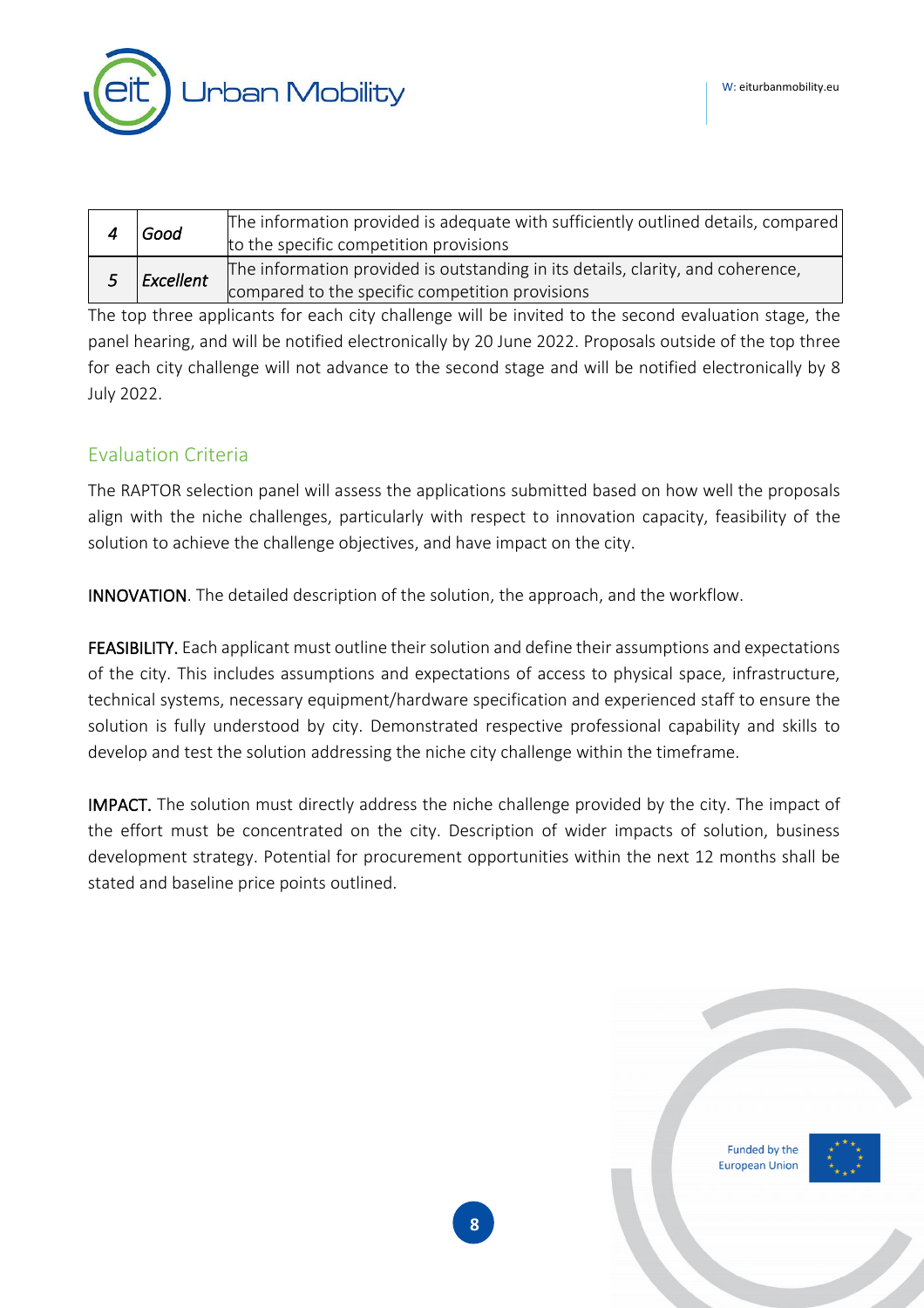## Online Application Form

| <b>Section 1: ADMINISTRATION</b> |                                                                     |                    |                          |
|----------------------------------|---------------------------------------------------------------------|--------------------|--------------------------|
| Item                             | Description                                                         | Mandatory<br>field | Max score /<br>weighting |
| <b>Solution Title</b>            | Name of the solution                                                | Yes                | N/A                      |
| Start-up incorporated            | Mark yes if you represent an SME or start-up                        | Yes                | N/A                      |
|                                  | (created entity). Mark no if you represent                          |                    |                          |
|                                  | yourself or a team (without a created entity).                      |                    |                          |
| Name of SME/Start-up             | Enter the SME or start-up name                                      | <b>No</b>          | N/A                      |
| Country                          | Enter the Member State from which you apply                         | Yes                | N/A                      |
| <b>Founding Year</b>             | If start-up/SME is already founded, in what year<br>was it founded? | <b>No</b>          | N/A                      |
| Main contact name                | Enter in principal contact's name                                   | Yes                | N/A                      |
| Main contact e-mail              | Enter in principal contact's email address                          | Yes                | N/A                      |
| Main contact phone               | Enter in principal contact's phone number                           | Yes                | N/A                      |
| number                           |                                                                     |                    |                          |
| Investment interest              | Would your start-up/SME be interested in                            | <b>No</b>          | N/A                      |
|                                  | investment opportunities from EIT Urban                             |                    |                          |
|                                  | Mobility?                                                           |                    |                          |
| Company valuation                | What is the estimated current worth of your                         | <b>No</b>          | N/A                      |
|                                  | start-up/SME?                                                       |                    |                          |
| Number of full-time              | 0-3, 4-7, 8-12, 13-17, 18+                                          | <b>No</b>          | N/A                      |
| employees                        |                                                                     |                    |                          |
| What mentoring needs             | You can for example list things like legal advice,                  | Yes                | N/A                      |
| do you for see your start-       | business models, patents and IPR, technical                         |                    |                          |
| up/SME needing, if               | seeking investment and funding<br>advice,                           |                    |                          |
| selected for RAPTOR?             | opportunities, scaling, hiring new talent onto                      |                    |                          |
|                                  | your team, etc.                                                     |                    |                          |

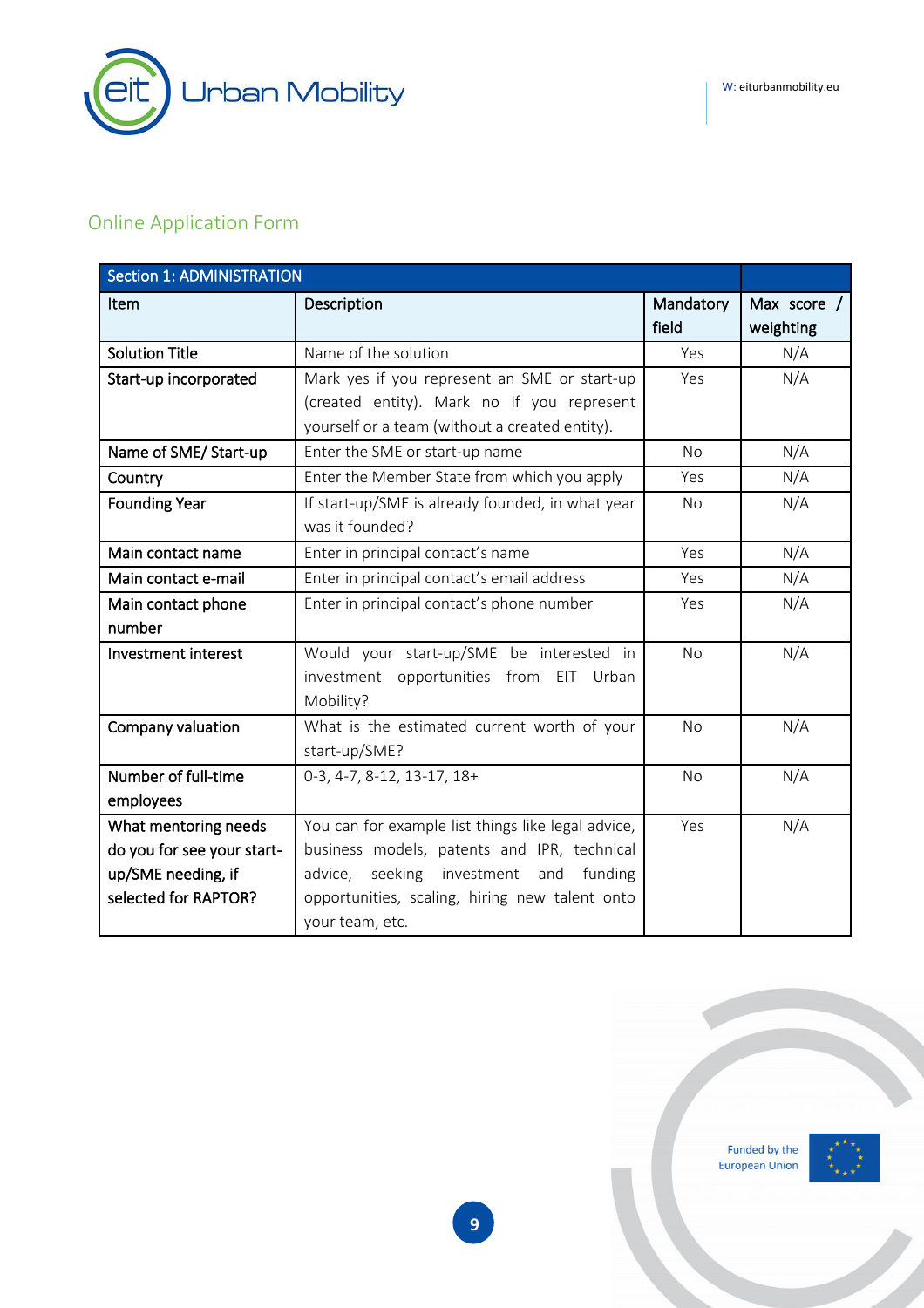

| <b>Section 2: INNOVATION</b>  |                                                    |                    |                          |
|-------------------------------|----------------------------------------------------|--------------------|--------------------------|
| Item                          | Description                                        | Mandatory<br>field | Max Score /<br>weighting |
| 1. Which city challenge       | Review and restate the city niche challenge as you | Yes                | 5/10%                    |
| will be addressed?            | understand it. What are they key issues you aim to |                    |                          |
|                               | resolve?                                           |                    |                          |
| 2. Describe the               | What is the solution? How does it work? What are   | Yes                | 5/20%                    |
| product or service and        | the most innovative elements? How do different     |                    |                          |
| how it will solve the         | elements work together in the solution? What is    |                    |                          |
| city challenge.               | the process or workflow? What is the technical     |                    |                          |
|                               | design?                                            |                    |                          |
|                               | <b>INNOVATION Maximum score and weighting</b>      |                    | 10/30%                   |
| <b>Section 3: FEASIBILITY</b> |                                                    |                    |                          |
| Item                          | Description                                        | Mandatory          | Max Score /              |
|                               |                                                    | field              | weighting                |
| 3. Assumptions                | Outline what you understand about the city and the | Yes                | 5/10%                    |
|                               | niche urban mobility challenge. What assumptions   |                    |                          |
|                               | have you made in designing your solution? What     |                    |                          |
|                               | are your expectations in relation to access to     |                    |                          |
|                               | information, infrastructure, co-operation, and     |                    |                          |
|                               | facilities?<br>Does your solution depend on any    |                    |                          |
|                               | specific software, communication systems or        |                    |                          |
|                               | operating systems? Do you expect these to already  |                    |                          |
|                               | be in use or provided by RAPTOR?                   |                    |                          |
| 4. Timeline                   | What are your timelines and milestones? Can the    | Yes                | 5/10%                    |
|                               | solution be developed and tested within the        |                    |                          |
|                               | defined timeline? Will an in-situ demonstration be |                    |                          |
|                               | feasible before 15 December 2022?                  |                    |                          |
| 5. Skills and Experience      | Outline your team/start-up/SME's experience in the | Yes                | 5/20%                    |
|                               | solution area and mention any reference projects.  |                    |                          |
|                               | Provide relevant CV information of key people in   |                    |                          |
|                               | the organisation and reference any previous        |                    |                          |
|                               | projects.                                          |                    |                          |
| <b>Optional Pitch Deck</b>    |                                                    | No                 | N/A                      |
| Attachment                    |                                                    |                    |                          |
|                               | FEASIBILITY Maximum score and weighting            |                    | 15/40%                   |

Funded by the<br>European Union

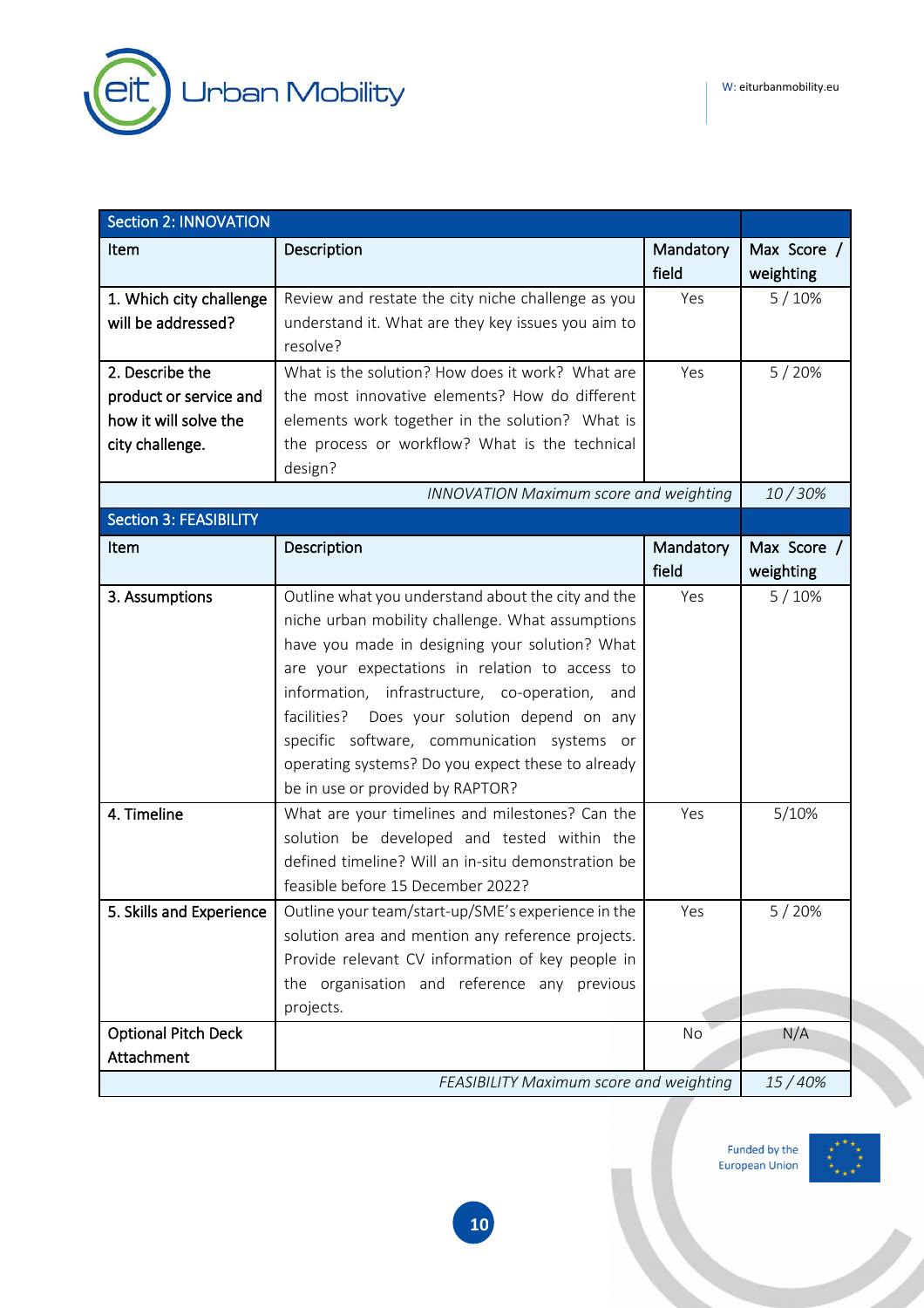

| <b>Section 4: IMPACT</b>                  |                                                    |                    |                          |
|-------------------------------------------|----------------------------------------------------|--------------------|--------------------------|
| <b>Item</b>                               | Description                                        | Mandatory<br>field | Max Score /<br>weighting |
| 6. Wider Impact                           | What impact will a successful solution have on the | Yes                | 5/10%                    |
|                                           | city's core issues? What will change? What         |                    |                          |
|                                           | benefits would you imagine for other towns and     |                    |                          |
|                                           | cities adopting your solution?                     |                    |                          |
| 7. Upscaling                              | Do you foresee potential for your solution to be   | Yes                | 5/10%                    |
|                                           | implemented in the city in the long term? What     |                    |                          |
|                                           | capacities would your start-up/SME need in order   |                    |                          |
|                                           | to expand the solution for the city, after RAPTOR? |                    |                          |
| 8. Business                               | How do you imagine the next steps of your          | Yes                | 5/10%                    |
| Development                               | solution in the market? What would be your         |                    |                          |
|                                           | preferred commercial approach? Do you have any     |                    |                          |
|                                           | market analysis supporting your idea? Who would    |                    |                          |
|                                           | you see as your direct competitor?                 |                    |                          |
| <b>IMPACT Maximum score and weighting</b> |                                                    |                    |                          |
| TOTAL                                     |                                                    |                    | 40 / 100%                |

#### 4.2. Second Stage – Panel Hearing

<span id="page-10-0"></span>The top three scoring applicants per challenge will be invited to the second stage of the evaluation, a panel hearing. The panel hearing will consist of one city representative, two representatives from EIT Urban Mobility, and one external expert.

The panel hearing will take place remotely on Zoom. Each applicant will have five minutes to pitch their solution and team, followed by 10 minutes of questions from the hearing panel.

Thereafter the panel will have a closed discussion for 20 minutes about the proposed solutions. The three top proposals will be ranked in order of preference. The awardee will be selected by a simple majority vote. If there is a tie, the city will have the deciding vote.

There will be three panels to review each niche challenge. Each city will review all finalists in one day per panel. Applicants will be notified electronically of the results.

NB: there is no appeals process as part of the RAPTOR Competition process.

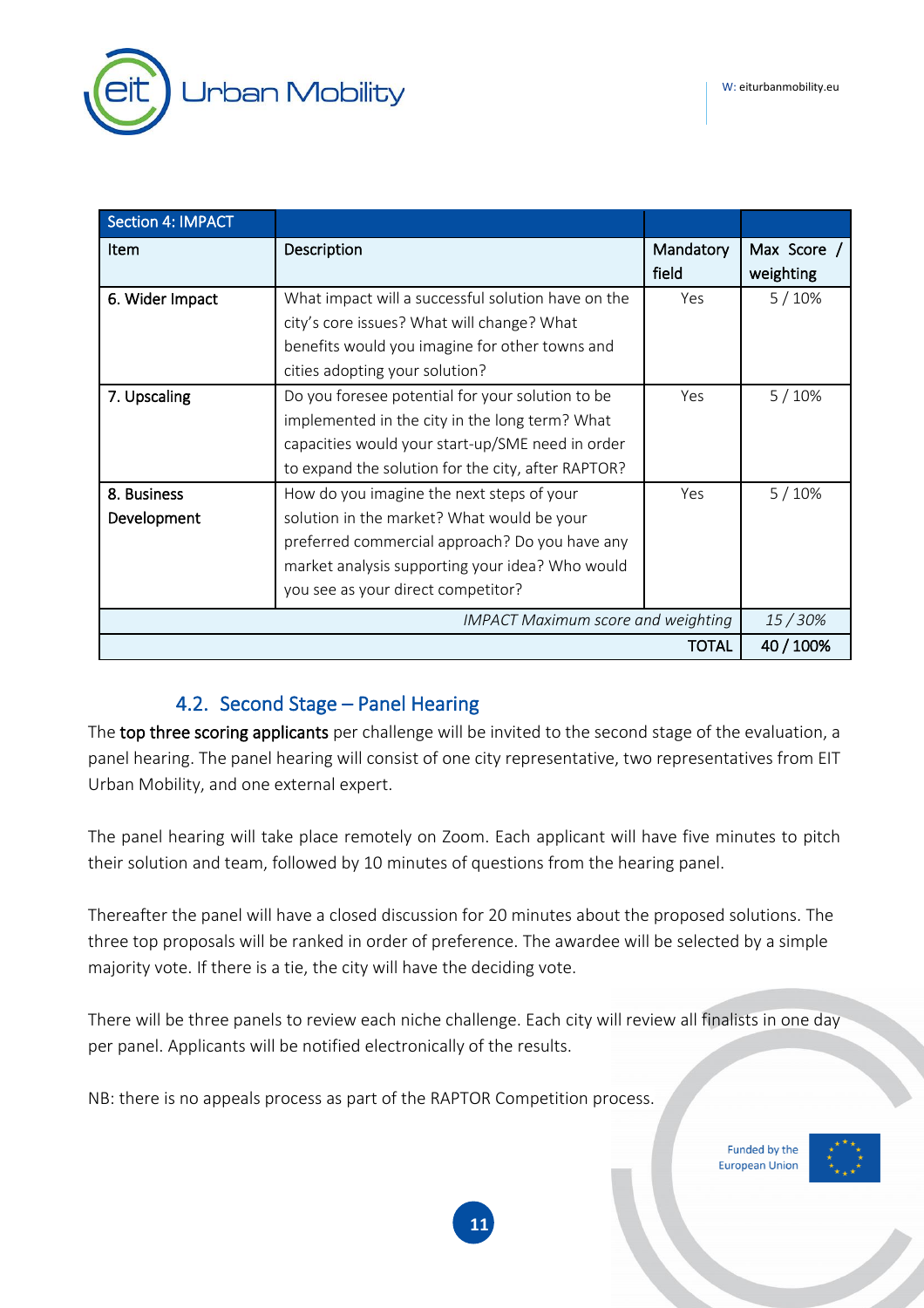**Jrban Mobility** 

# <span id="page-11-0"></span>5. Awarded RAPTOR Projects

Applicants will sign an acceptance of the prize award before being able to receive the prize package.

#### 5.1. RAPTOR Project Phase

<span id="page-11-1"></span>Awarded projects will have five-six months (July-December 2022) to develop and test the solution. The city must test the solution for a minimum of one week within this timeframe (in-situ demonstration).

All IPR generated from the proposal is the sole proprietor of the awardee. Awardees should guarantee that they own sufficient rights to exploit the solution.

#### 5.2. Monitoring

<span id="page-11-2"></span>The awardee must attend at least one monitoring meeting per month (either online or in person) together with the sponsor and the city. The focus will be on the progress of the development and testing of the awardee´s solution. In the first meeting the RAPTOR project´s scope, milestones and Key Performance Indicators are jointly defined and reported on in the following monitoring meetings. The meetings will be minuted to track progress.

#### 5.3. Reporting obligation

<span id="page-11-3"></span>Subject to the procedures of EIT Urban Mobility S.L., any active participant receiving a prize/award, will be required to report on activity completion. This report will be in the form of a two-page Key Productivity Indicator (KPI) evidence document. The specific KPI associated to RAPTOR is the "Marketed Innovation KPI". This document highlights the solution/service/product tested, its value and how the RAPTOR process allowed you to change, modify or improve in your product/ solution/service. A section is also provided for outlining prospective sales opportunities in the coming 18 months.

In applying to the RAPTOR Pilot competition, applicants formally accept to comply with the KPI reporting obligations

**12**

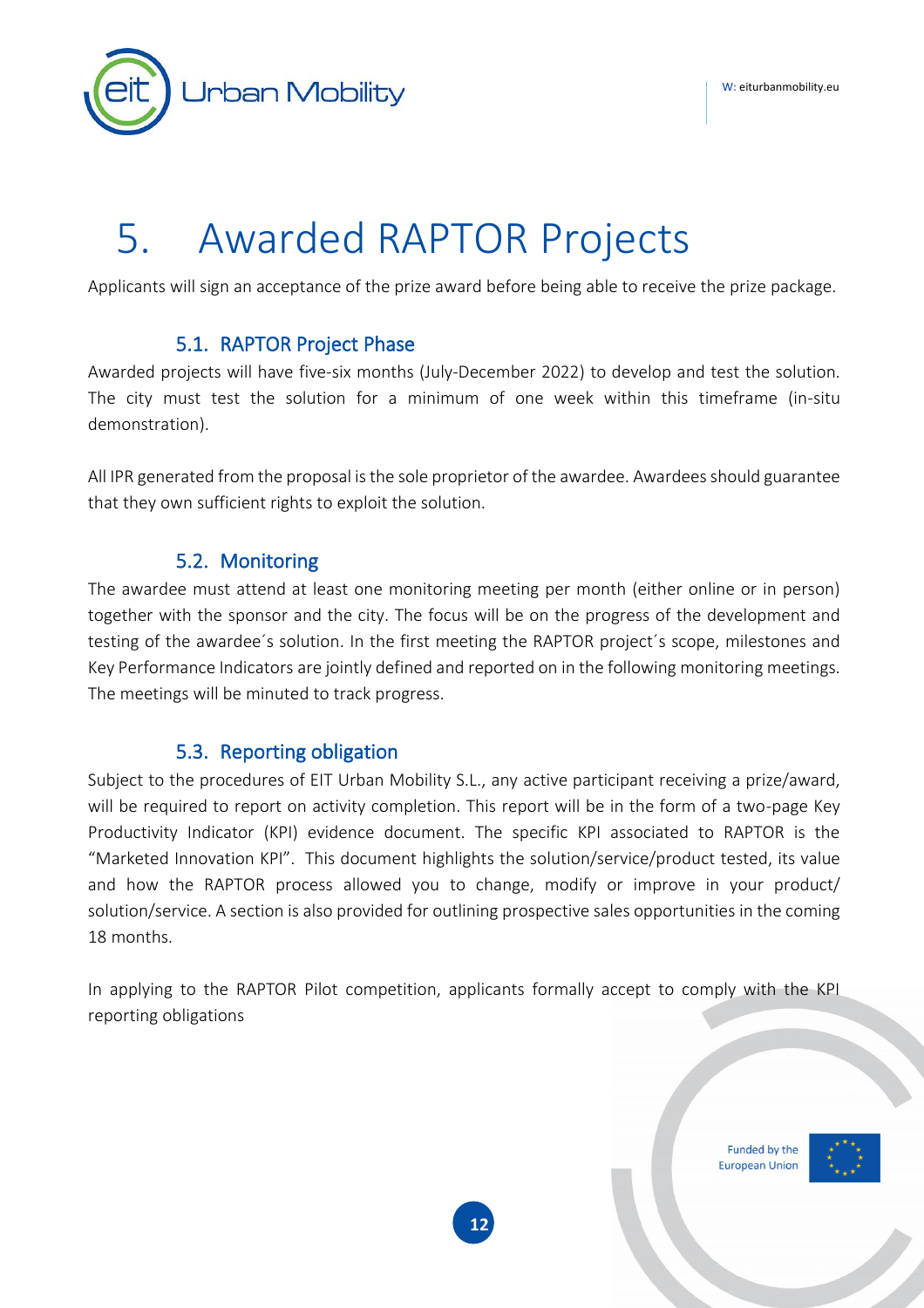

#### 5.4. Mentoring

<span id="page-12-0"></span>The awardee will be assigned a mentor and be provided with a customised mentoring programme. The programme depends on the awardee's specific needs within the RAPTOR project. Applicants will already have been invited to supply some basic information about their foreseen mentoring needs, in the application form (Section 1).

### 5.5. Other EIT UM programmes

<span id="page-12-1"></span>The sponsor, EIT Urban Mobility, is running several programmes for accelerating start-ups and scaling up SMEs (e.g.: EIT UM [Accelerator](https://www.eiturbanmobility.eu/business-creation/accelerator/) Programme) outside of the RAPTOR project. Awardees depending on the stage of their company will have the possibility to enter in these programmes. Previously, some RAPTOR awardees have progressed towards active investment by EIT Urban Mobility; however, this is wholly conditional on the business merits and no guarantee is made.

# <span id="page-12-2"></span>6. Other

### 6.1. Withdrawal of the Prize

<span id="page-12-3"></span>EIT Urban Mobility may withdraw all or part of the prize awarded if the terms and conditions contained in these rules are violated, or in the event of any significant deviation from the stated content and objectives for the responder's proposal. A basis for withdrawal of part of the prize would be if the monitoring team concludes that the awardee is not committed or/and does not deliver the minimum viable product for reasons wholly owned and controlled by the start-up. However, underperformance issues of an MVP in-situ would not, in itself, be grounds for withdrawal of the prize. Agile innovation is not guaranteed success. Any questions or concerns may be addressed to [raptor@eiturbanmobility.eu](mailto:raptor@eiturbanmobility.eu)

### 6.2. Cancelation of the Competition

<span id="page-12-4"></span>EIT Urban Mobility reserves the right to cancel the competition anytime at itssole discretion before the award.

### <span id="page-12-5"></span>6.3. Exclusion Criteria & Decisions on Exclusions

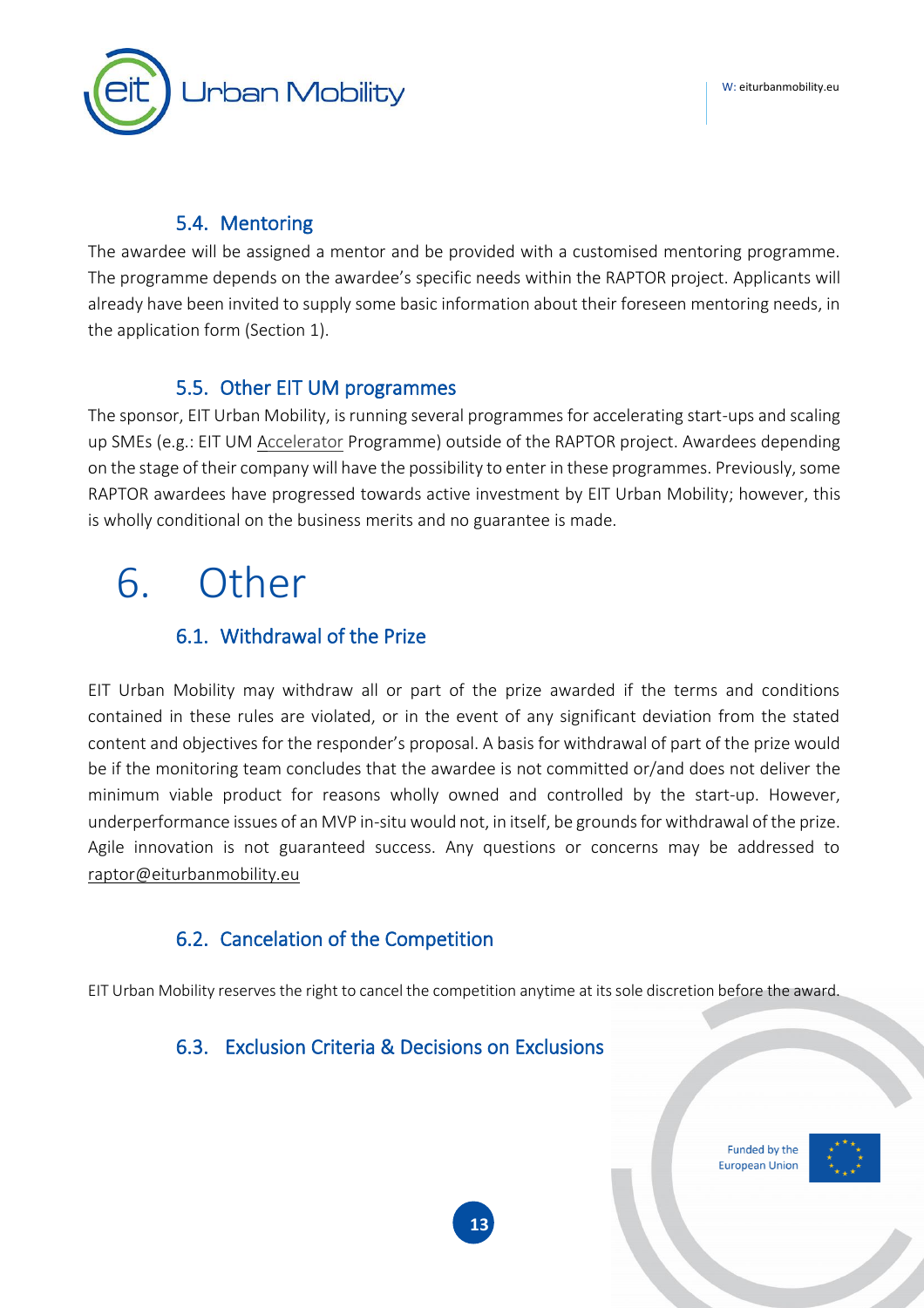

EIT Urban Mobility shall exclude a person or entity from participating in the RAPTOR Competition or from being selected where that person or entity is in one or more of the following exclusion situations:

- a) the person or entity is bankrupt, subject to insolvency or winding-up procedures, its assets are being administered by a liquidator or by a court, it is in an arrangement with creditors, its business activities are suspended, or it is in any analogous situation arising from a similar procedure provided for under Union or national law;
- b) it has been established by a final judgment or a final administrative decision that the person or entity is in breach of its obligations relating to the payment of taxes or social security contributions in accordance with the applicable law;
- c) it has been established by a final judgment or a final administrative decision that the person or entity is guilty of grave professional misconduct by having violated applicable laws or regulations or ethical standards of the profession to which the person or entity belongs, or by having engaged in any wrongful conduct which has an impact on its professional credibility where such conduct denotes wrongful intent or gross negligence, including, in particular, any of the following:(i) fraudulently or negligently misrepresenting information required for the verification of the absence of grounds for exclusion or the fulfilment of eligibility or selection criteria or in the implementation of the legal commitment;(ii) entering into agreement with other persons or entities with the aim of distorting competition;(iii) violating intellectual property rights;(iv) attempting to influence the decision-making of the authorising officer responsible during the award procedure;(v) attempting to obtain confidential information that may confer upon it undue advantages in the award procedure;
- d) it has been established by a final judgment that the person or entity is guilty of any of the following:(i) fraud, within the meaning of Article 3 of Directive (EU) 2017/1371 of the European Parliament and of the Council and Article 1 of the Convention on the protection of the European Communities' financial interests, drawn up by the Council Act of 26 July 1995 (2);(ii) corruption, as defined in Article 4(2) of Directive (EU) 2017/1371 or active corruption within the meaning of Article 3 of the Convention on the fight against corruption involving officials of the European Com-munities or officials of Member States of the European Union, drawn up by the Council Act of 26 May 1997 (3), or conduct referred to in Article 2(1) of Council Framework Decision 2003/568/JHA (4), or corruption as defined in other applicable laws;(iii) conduct related to a criminal organisation as referred to in Article 2 of Council Framework Decision 2008/841/JHA (5);(iv) money laundering or terrorist financing within the meaning of Arti-cle 1(3), (4) and (5) of Directive (EU) 2015/849 of the European Parliament and of the Council (6);(v) terrorist offences or offences linked to terrorist

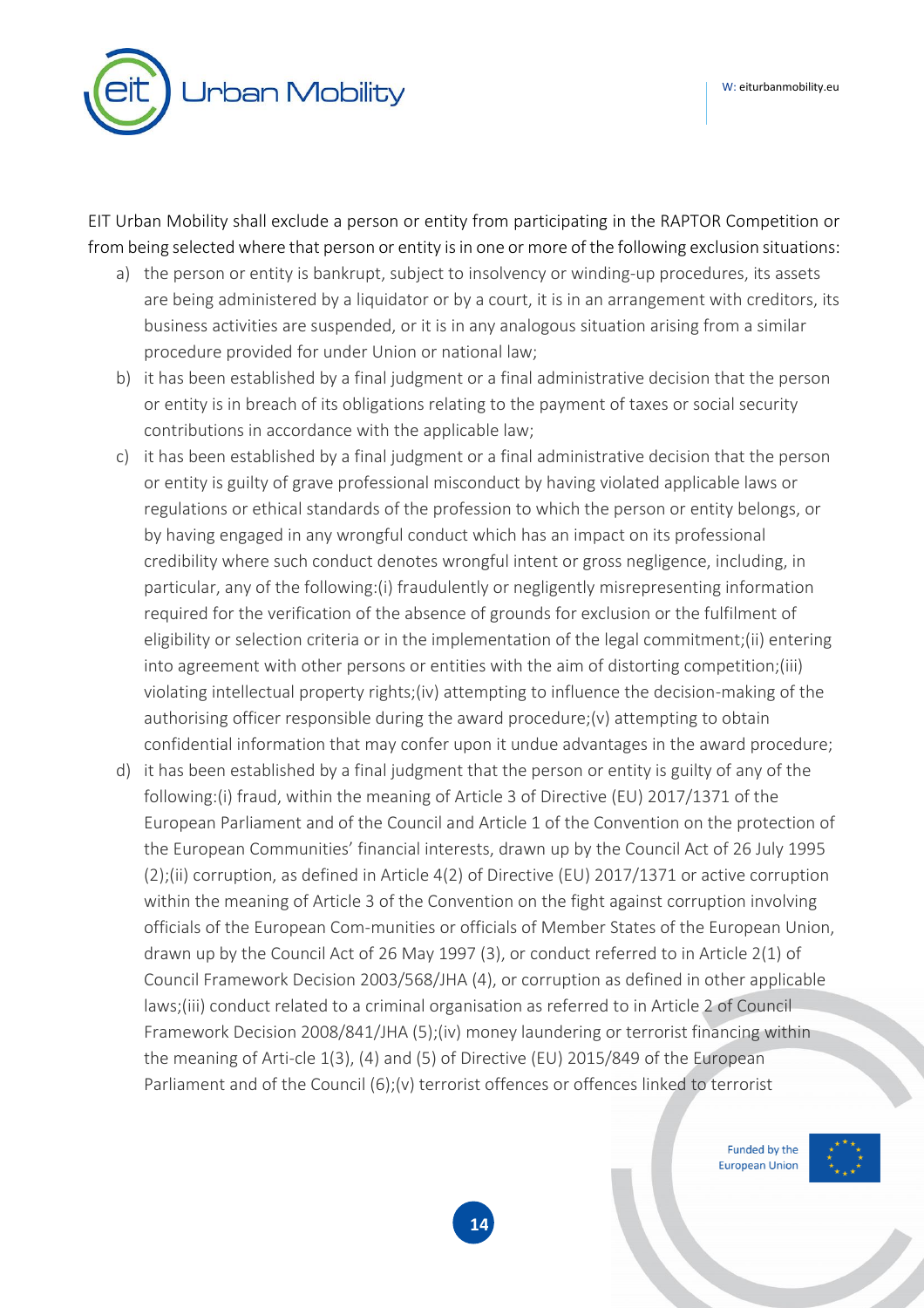**Jrban Mobility** 

activities, as defined in Articles 1 and 3 of Council Framework Decision 2002/475/JHA (7), respectively, or inciting, aiding, abetting or attempting to commit such offences, as referred to in Article 4 of that Decision;(vi) child labour or other offences concerning trafficking in human beings as referred to in Article 2 of Directive 2011/36/EU of the European Parliament and of the Council.

- e) the person or entity has shown significant deficiencies in complying with main obligations in the implementation of a legal commitment financed by the budget which has: (i) led to the early termination of a legal commitment; (ii) led to the application of liquidated damages or other contractual pen-alties; or(iii) been discovered by an authorising officer, OLAF or the Court of Audi-tors following checks, audits or investigations;
- f) it has been established by a final judgment or final administrative decision that the person or entity has committed an irregularity within the meaning of Article 1(2) of Council Regulation (EC, Euratom) No 2988/95 (1);
- g) it has been established by a final judgment or final administrative decision that the person or entity has created an entity in a different jurisdiction with the intent to circumvent fiscal, social or any other legal obligations in the jurisdiction of its registered office, central administration or principal place of business;
- h) it has been established by a final judgment or final administrative decision that an entity has been created with the intent referred to in point (g)

In the absence of a final judgment or, where applicable, a final administrative decision in the cases referred to in points (c), (d), (f), (g) and (h) of paragraph 1 of this section, or in the case referred to in point (e) of paragraph 1 of this section, the EIT Urban Mobility shall exclude a person or entity referred to in on the basis of a preliminary classification in law of a conduct as referred to in those points, having regard to established facts or other findings contained in the recommendation of the panel.

### 6.4. Rejection from the RAPTOR award procedure

<span id="page-14-0"></span>EIT UM shall reject from an award procedure a participant who:

- a) is in an exclusion situation established in the Section "Exclusion criteria"
- b) has misrepresented the information required as a condition for participating in the procedure or has failed to supply that information;
- c) was previously involved in the preparation of documents used in the award procedure where this entails a breach of the principle of equality of treatment, including distortion of